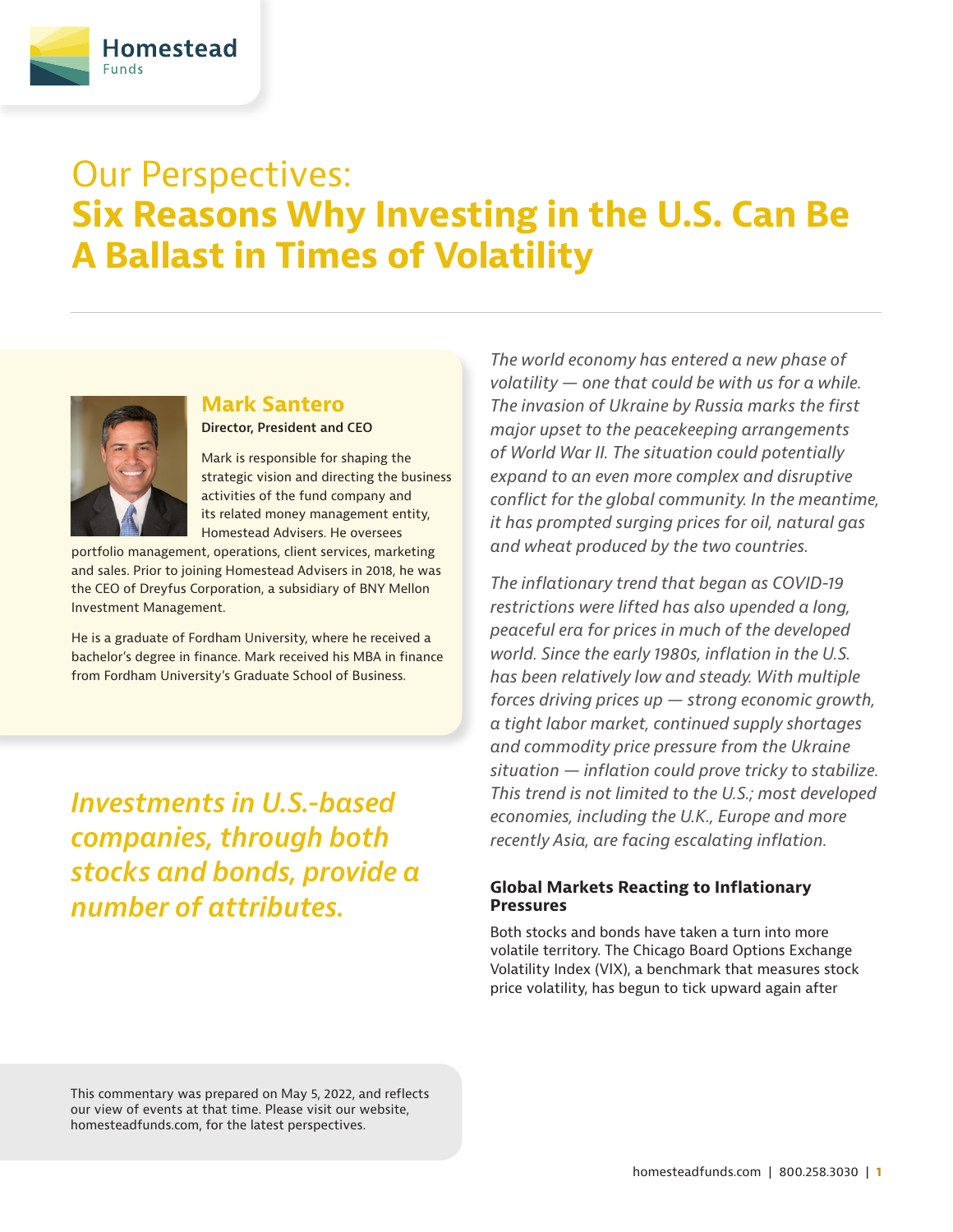drifting slowly down from the COVID-19 shock. Credit spreads (i.e., the difference in yield between corporate bond issues and U.S. Treasuries of similar maturity) have also climbed since the start of the year.

#### The VIX Turns North Again



## **The Case for U.S. Investing During Global Volatility**

No two economic eras are quite the same, but history tells us one thing: Upheaval and geopolitical issues can take a long time to resolve. With that in mind, investors may be considering how to navigate the current volatility and the potential for longer-term stress for financial markets.

Investments in U.S.-based companies, through both stocks and bonds, provide a number of attributes that can be especially important when markets are extremely volatile. Here are six reasons why:

#### **U.S. companies are resilient, and they can perform well during inflation. 1**

Historically, stocks have performed well even in inflationary environments. To understand why, it's important to remember what a stock is: a small piece of a company. If companies can perform well and even thrive in inflation, their earnings can remain stable. As long as earnings remain healthy, stocks tend to hold their value over long periods.

### Over the Long Term, Stocks Have Recovered From Setbacks



S&P 500 Index Cumulative Price Return

Source: Bloomberg and Strategas. *Past performance is no guarantee of future results.* The Standard & Poor's 500 Stock Index is a broad-based measure of U.S. stock market performance and includes 500 widely held common stocks. Indices are unmanaged, and investors cannot invest directly in an index Unless otherwise noted, performance of indices does not account for any fees, commissions or other expenses that would be incurred. Returns include reinvested dividends. Bull markets represent peak-up-trough price declines of 20% or more. Returns are show from June 13, 1949, to February 28, 2022.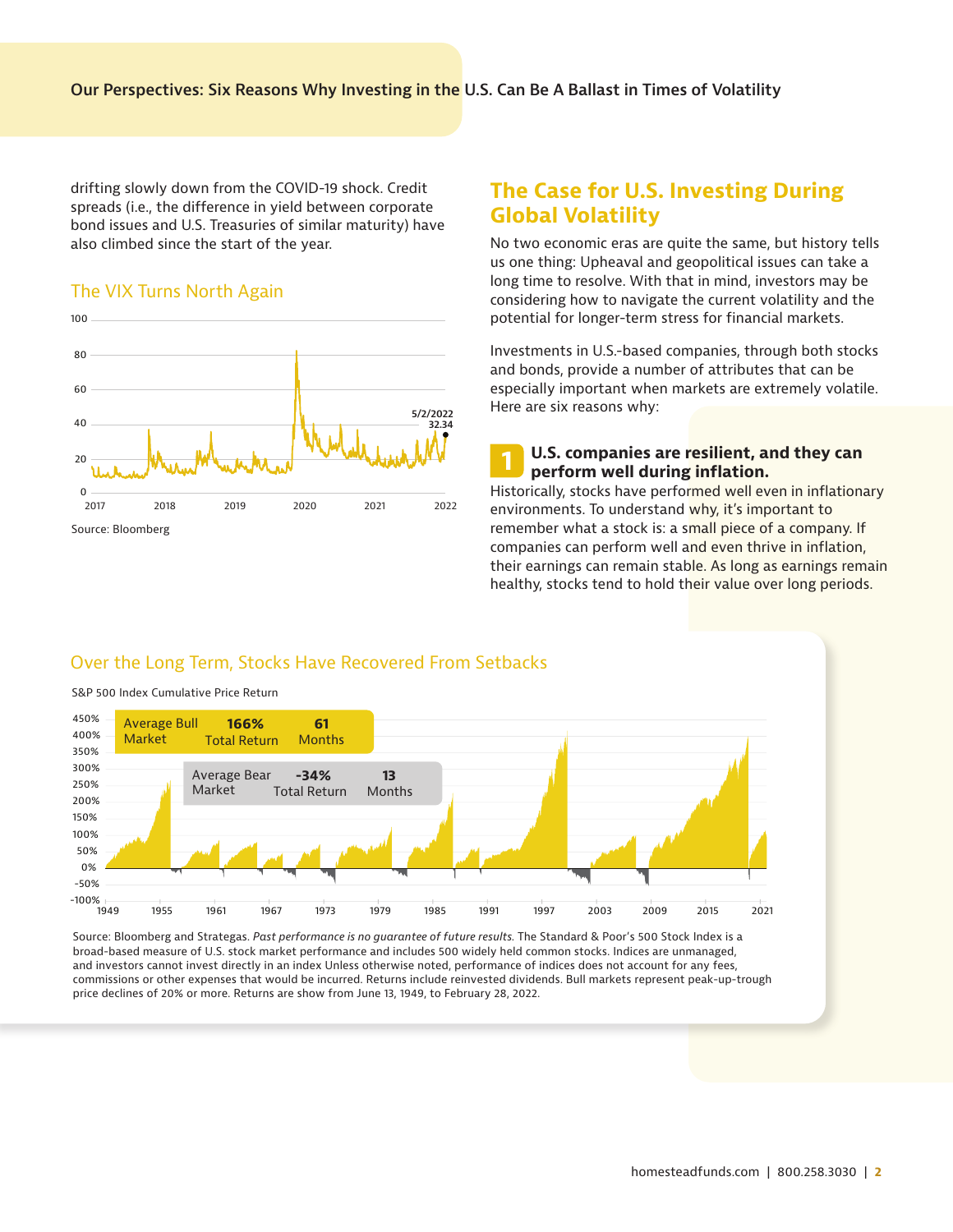#### **Bonds and Cash Are Still Important**

Stocks are often considered the go-to investment during inflationary periods, but bonds and cash are still important. Stocks are much more susceptible to periods of steep declines. Bonds can offer income and retain asset values more reliably, while cash offers true liquidity and preservation of face value.



**The U.S. Economy Remains a Cornerstone**

Source: Latest official GDP figures published by the World Bank, accessed at worldometers.info



### U.S. Share of Global Economy Over Time

Can companies actually perform well in an inflationary environment? Absolutely, if there is demand for their products and services. Strong demand means companies can "pass through" the higher costs they face for supplies or labor by adjusting their own prices higher, preserving their profits.

Companies also have the benefit of being incentivized to be profitable and resourceful. They can pivot and adjust to their environments just like households and individuals do. This fundamental nature of companies  $-$  their incentives and their flexibility  $-$  is the root of why companies have historically done well over long periods and generated value for shareholders.

**2 The U.S. economy remains the global leader.** The U.S. has a lot of appeal as an investment location thanks to the sheer size of the economy. U.S. GDP was \$23 trillion in 2021, representing nearly a quarter of global economic output.

China, the next-largest economy, has grown its share of world GDP significantly in the post-war era. In 1960, it represented 4% of world output; by 2019 it represented 16%. Emerging economies often enjoy a faster pace of economic growth as they catch up to the standards of living of their developed peers, suggesting they should naturally gain share over time. While the U.S. has declined in GDP share over the years, it has held steady in the past decade. This speaks to the resilience and staying power of the U.S. economy.

#### **U.S. consumers are a powerful force.**

**3** Another important feature of the U.S. economy is its primary source of growth: consumers. Roughly 70% of U.S. GDP comes from consumer spending. Consumers do adjust their spending: When times are tight, they spend less and that affects GDP, and when times are great, they spend more. But those tweaks up and down are relatively mild compared with countries whose economies rely on volatile commodities.

#### **The U.S. dollar remains king.**

**4** The U.S. dollar is used internationally as a stable store of value compared with the currencies of other countries that face more fluctuation. Many countries around the world issue their sovereign debt in U.S. dollars or hold their central bank reserves in dollars.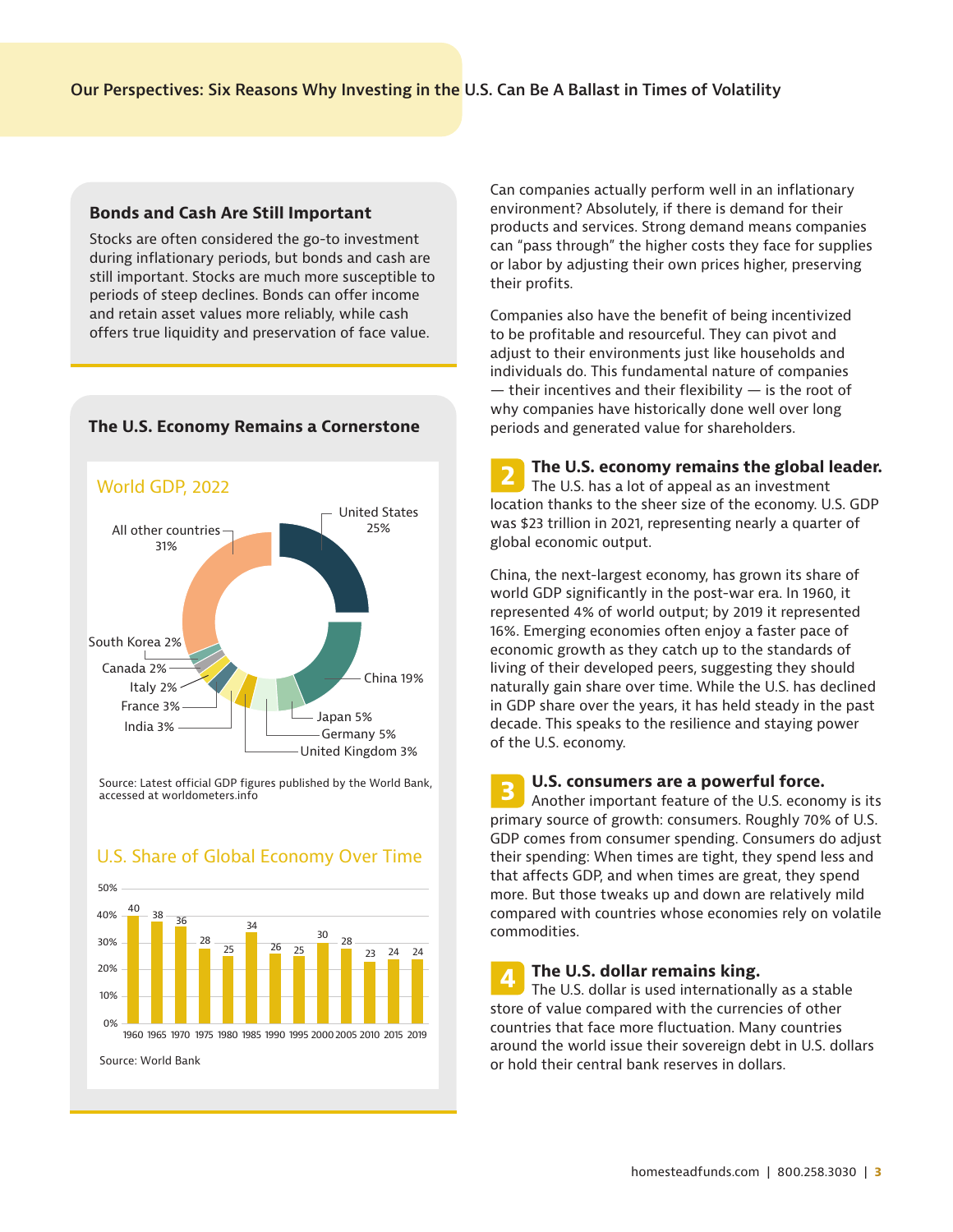Part of the reason why the dollar remains so stable is because of the durability of the U.S. economy. This naturally ties back to the earlier points: With the world's largest economy and broad-based consumer power, the U.S. government's debt obligations remain creditworthy and the dollar reflects that. Indeed, when a downturn or shock hits, global investors often flock to dollar holdings, as they did during the 2008/2009 financial crisis and during the early days of COVID-19 lockdown.

In contrast, countries whose currencies are connected to volatile commodity prices have a more vulnerable credit profile. Erratic currencies affect businesses and consumers relying on imported goods. For emerging market countries holding their government debts in dollars, a sudden "flight to the dollar" can be doubly painful, strengthening the dollar and requiring more of their home currency to pay off the same amount of debt.

#### **Rule of law is solid in the U.S.**

The U.S. ranks highly among global peers for its rule of law  $-$  meaning that the typical person has high confidence in the rules and laws of society and is likely to abide by them. This matters when it comes to the fundamental function of things such as contract enforcement and property rights. It also figures into the effectiveness of police and whether rulings by courts are meaningfully upheld. **5**





This high level of trust throughout U.S. society is what allows for a high-functioning market economy. Markets rely on transactions between strangers and institutions, strangers and strangers, and institutions and institutions. If participants in those transactions cannot trust their counterparties to stick to the rules, an alternate system of enforcement will develop — one based on bribes and tribes, essentially. Rule of law is an important component of governance.

#### **Other key governance factors, such as accounting conventions, reinforce trust. 6**

If you can't believe the accounting figures, how can you make good decisions about investing in companies? In the U.S., strict accounting conventions lend another layer of trust to the market system. Another dimension of this is transparency. Shareholders in the U.S. are accustomed to being able to get timely and reliable information from the companies that trade publicly.

These conventions lead to accountability for companies and for management teams. There are exceptions, of course; every so often, a public company is caught in fraud or accounting scandals. But by and large, the U.S. system of accounting and transparency reinforces the functioning of capital markets.

### **Diversifying Internationally Still Makes Sense**

Many investors hold some exposure to international stocks and bonds for the benefit of diversification, and that practice still makes sense in times of volatility. The international markets open the door to thousands of investment opportunities in companies whose stocks or bonds trade on foreign exchanges. Other geographic regions can offer different growth trends and opportunities.

Still, the sheer size of the U.S. economy and other characteristics we discuss here have historically benefited investors. Americans are fortunate in many ways, and one of them is the access to a domestic investment market that has historically been resilient.

Source: World Bank